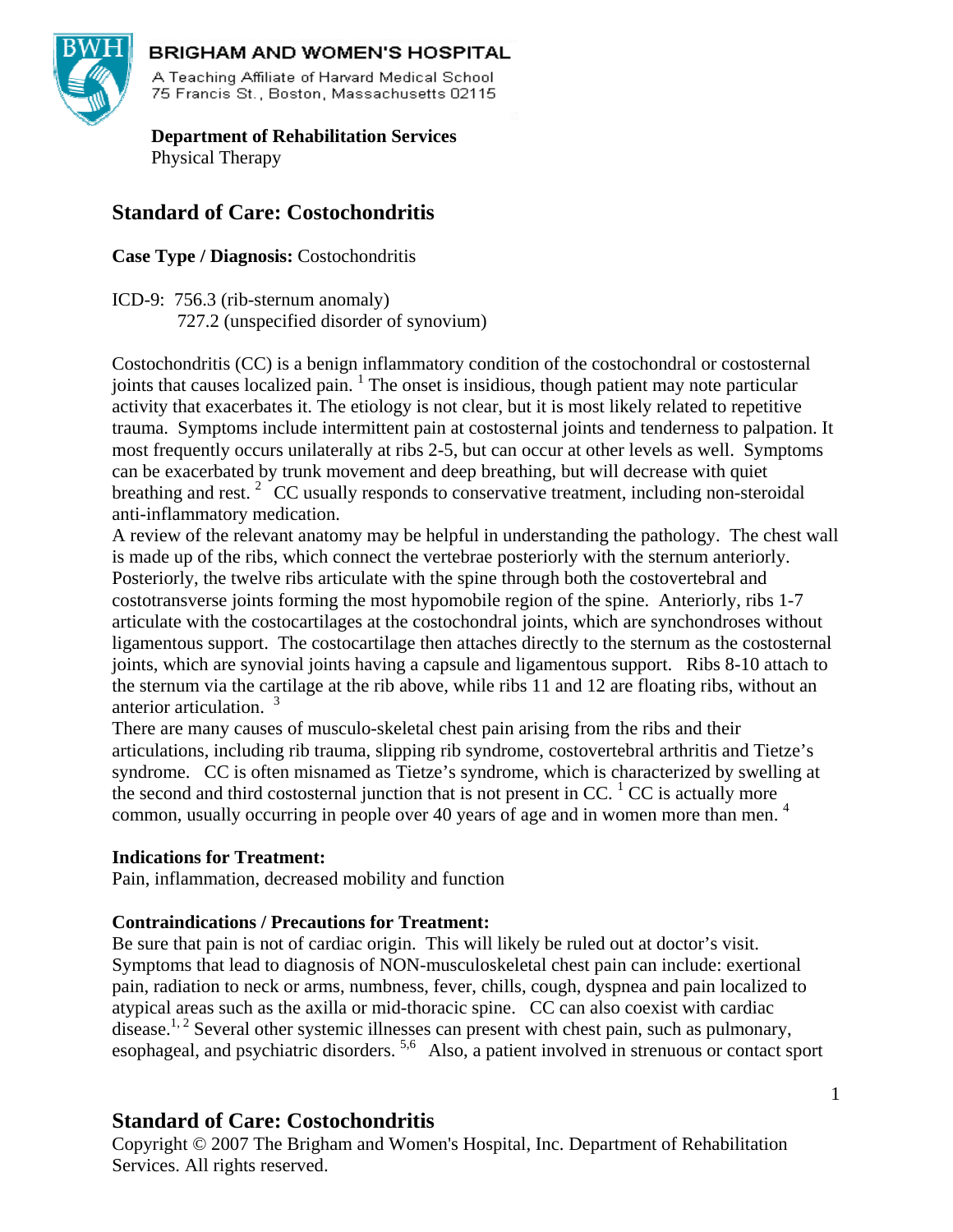may be susceptible to rib stress fractures.  $\frac{7}{1}$  If questions regarding the origin of pain exist, discuss with the referring doctor.

#### **Examination:**

Medical History: The therapist should review pertinent medical records and LMR Web. The patient should complete medical history questionnaire and the therapist will review this with the patient prior to evaluation. Take note of any thoracic surgeries and cardiac history. Patients will likely have a medical work up for chest pain including electrocardiogram and chest radiograph, however the actual inflammation associated with costochondritis can be demonstrated on gallium scintigraphy.<sup>8</sup>

History of Present Illness: Consider date of onset, length of time symptoms have been present, and aggravating and relieving factors. Also note any change in activity or repetitive activity that occurred at the time symptoms began.

Social History: Consider what patient does for work, their role in the home, and the positions and activities this requires.

Medications: Review current medication lists. Doctors most often prescribed NSAIDS for pain and inflammation.

Examination (Physical / Cognitive / applicable tests and measures / other)<br>This section is intended to capture the minimum data set and identify specific circumstance(s) that might require additional tests and measures.

Complete a full physical therapy evaluation, with specific attention to the following:

Pain: Rate pain on VAS scale of 0 to 10. Note what causes and relieves pain. Pain can be sharp, nagging, aching or pressure-like.  $2$  Pain referred from the thoracic spine or shoulder is described as deep and is regional and asymmetric in distribution. A small number of painful points in an asymmetrical distribution in a small region are considered referred pain, whereas a large number of points in a symmetrical distribution over a large area are associated with fibrositis or fibromyalgia. 4

Palpation: Pain occurs with palpation of the costochondral junction involved.

Range of Motion: Assess cervical, thoracic and shoulder ROM.

Flexibility: Assess in particular for tightness of the pectoralis, SCM and scalenes

Posture: Assess for poor postures that can exacerbate symptoms.

### **Standard of Care: Costochondritis**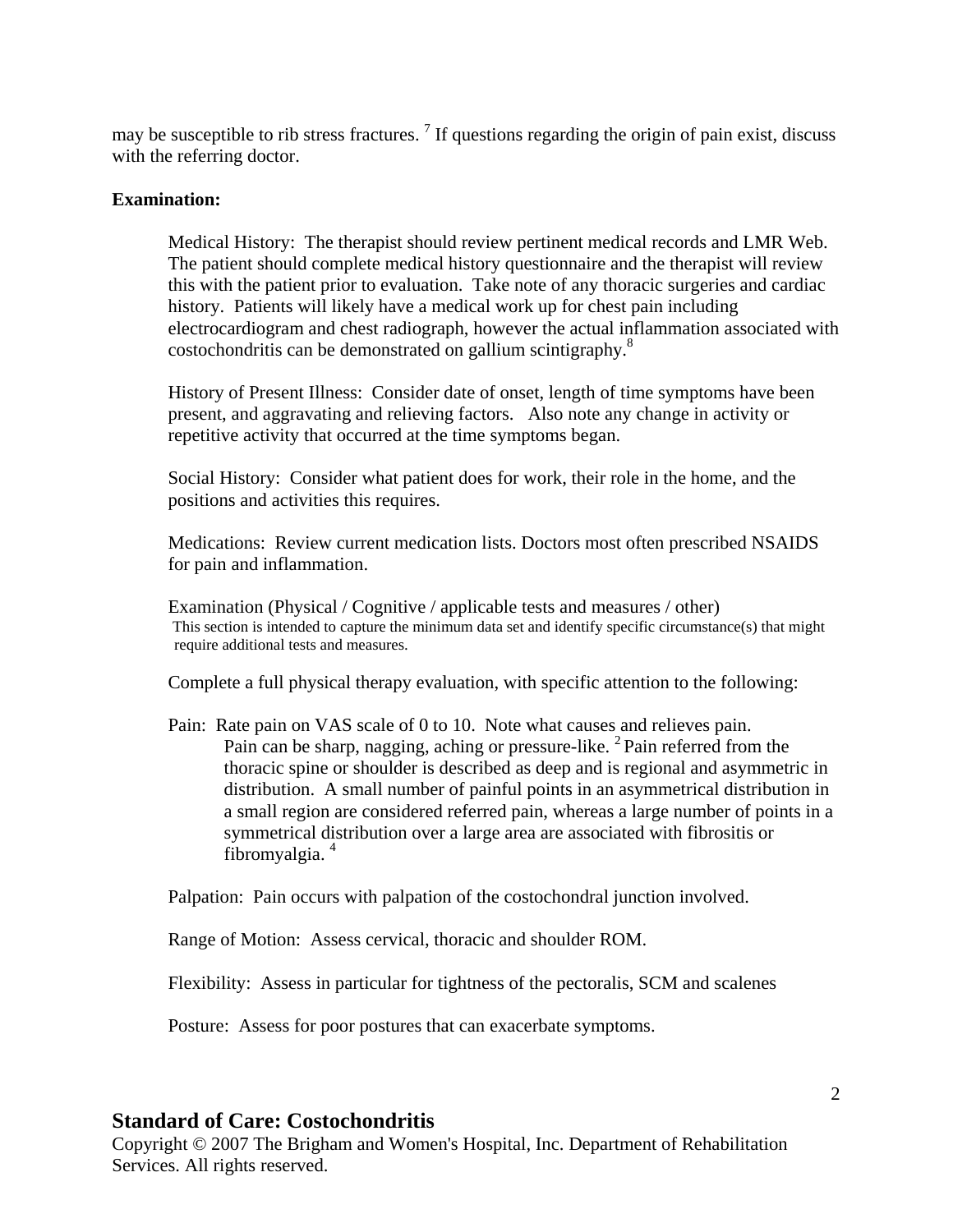Joint Play Assessment: Assess thoracic spine, costovertebral, costosternal and sternoclavicular mobility, as well as rib mobility.  $2.9$ 

Breathing Pattern: Measure chest expansion at the level of the  $4<sup>th</sup>$  rib space. Normal expansion is greater than 5 cm. Less than 2.5 cm is abnormal. There is often decreased chest expansion as deep breathing can cause pain.

Special Tests: Certain movements are suggestive of CC. These include extension of the cervical spine, traction on the posteriorly extended arm (or "crowning rooster") and traction on the adducted upper extremity with head rotation to the ipsilateral side.<sup>4</sup>

Differential Diagnosis: myocardial infarction, blunt abdominal trauma, acromioclavicular injury, sternoclavicular joint injury, anxiety, gout, herpes zoster, and lung neoplasm. 2,4

### **Evaluation / Assessment:**

Establish Diagnosis and Need for Skilled Services

Problem List:

- Pain
- Inflammation
- Decreased ROM in trunk and/or upper extremities
- Decreased flexibility
- Decreased Function
- Impaired patient knowledge

Prognosis: Disla, et al, reports spontaneous resolution of pain within one year. <sup>10</sup> Physical therapy interventions can be helpful in decreasing the severity of symptoms, mostly through patient education.

### Goals:

Time frame will vary on severity of symptoms and effectiveness of medical management. Anticipate PT to be involved for less than one month, with focus on patient education.

- Patient will self-manage symptoms using moist heat and activity modification to decrease stress on the sternocostal region
- Patient will have full cervical, thoracic and UE AROM
- Patient is independent in postural correction
- Patient performs ADLs, IADLs and work tasks with minimal pain
- Patient is independent in home program which should include specific therapeutic exercises to correct dysfunctions found on the examination

# **Standard of Care: Costochondritis**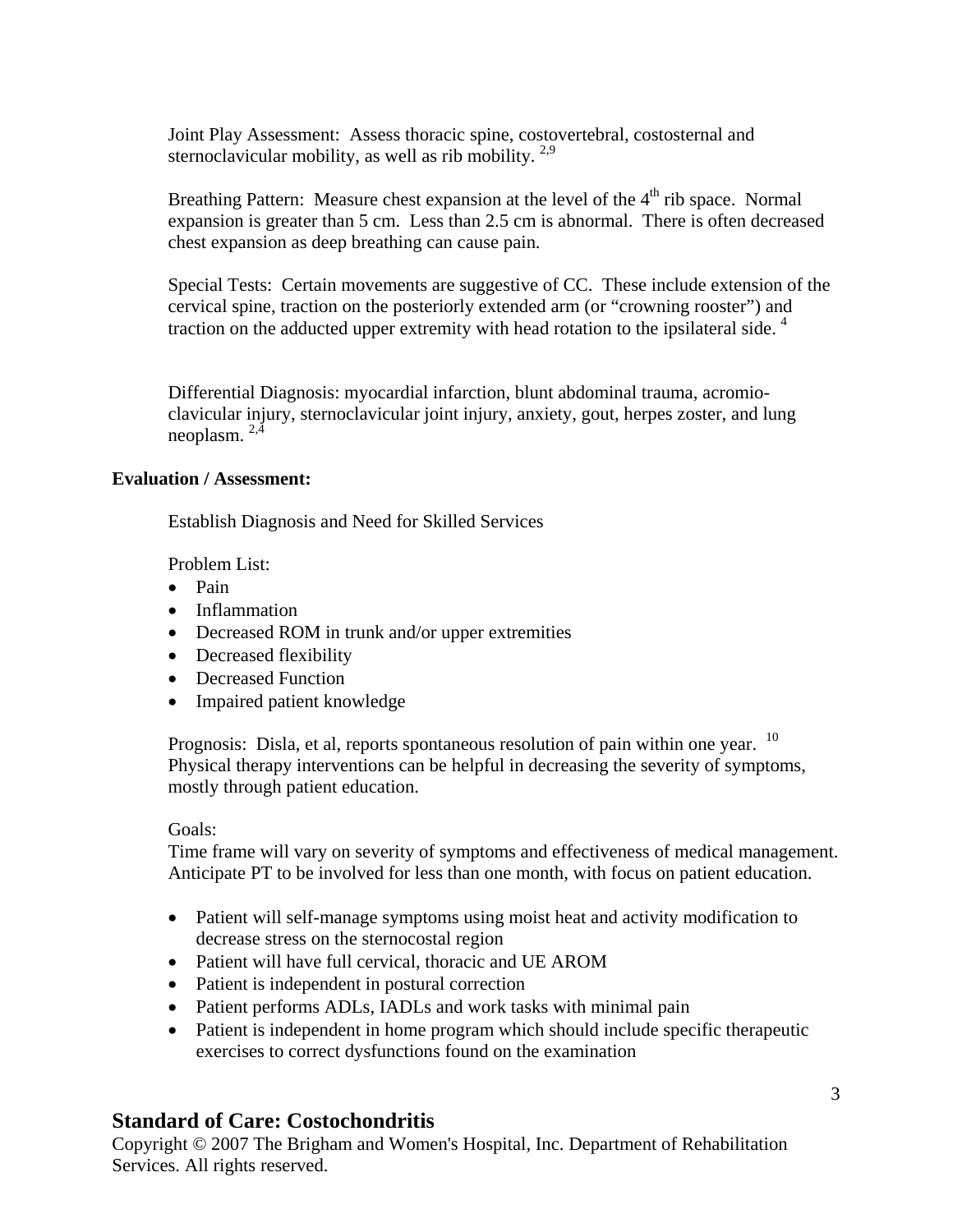Age Specific Considerations: Take into consideration normal process of aging and potential musculoskeletal changes that may affect treatment.

#### **Treatment Planning / Interventions**

| <b>Established Pathway</b>  | Yes, see attached. | X No |
|-----------------------------|--------------------|------|
| <b>Established Protocol</b> | Yes, see attached. | X No |

Interventions most commonly used for this case type/diagnosis:

There is little specific research into physical therapy intervention for CC, but the following are anecdotal treatments noted in literature reviews.<sup>1</sup>

- Patient education in activity modification, proper body mechanics and selfmanagement, as well as waxing and waning course of CC
- Local, moist heat
- Postural correction
- Correction of muscle imbalances through cervical and thoracic region, including pectoralis muscles
- Instruction in home program

Medical treatment of CC may include a local corticosteroid injection.<sup>1</sup> Frequency & Duration: as needed, will likely be less than one month with emphasis on self-management. In many patients one to two visits may be enough to meet goals.

Patient / family education: As noted in treatment section, instruct patient in proper posture, avoidance of aggravating activities and proper ergonomics and body mechanics to reduce aggravation of costochondral junction. Instruct the patient in a home program with therapeutic exercises to correct any muscle imbalances found on the examination.

Recommendations and referrals to other providers: Return to referring MD, especially if you suspect cardiac issues. If chest pain of cardiac origin is suspected and emergent, refer to emergency room or call emergency services.

# **Standard of Care: Costochondritis**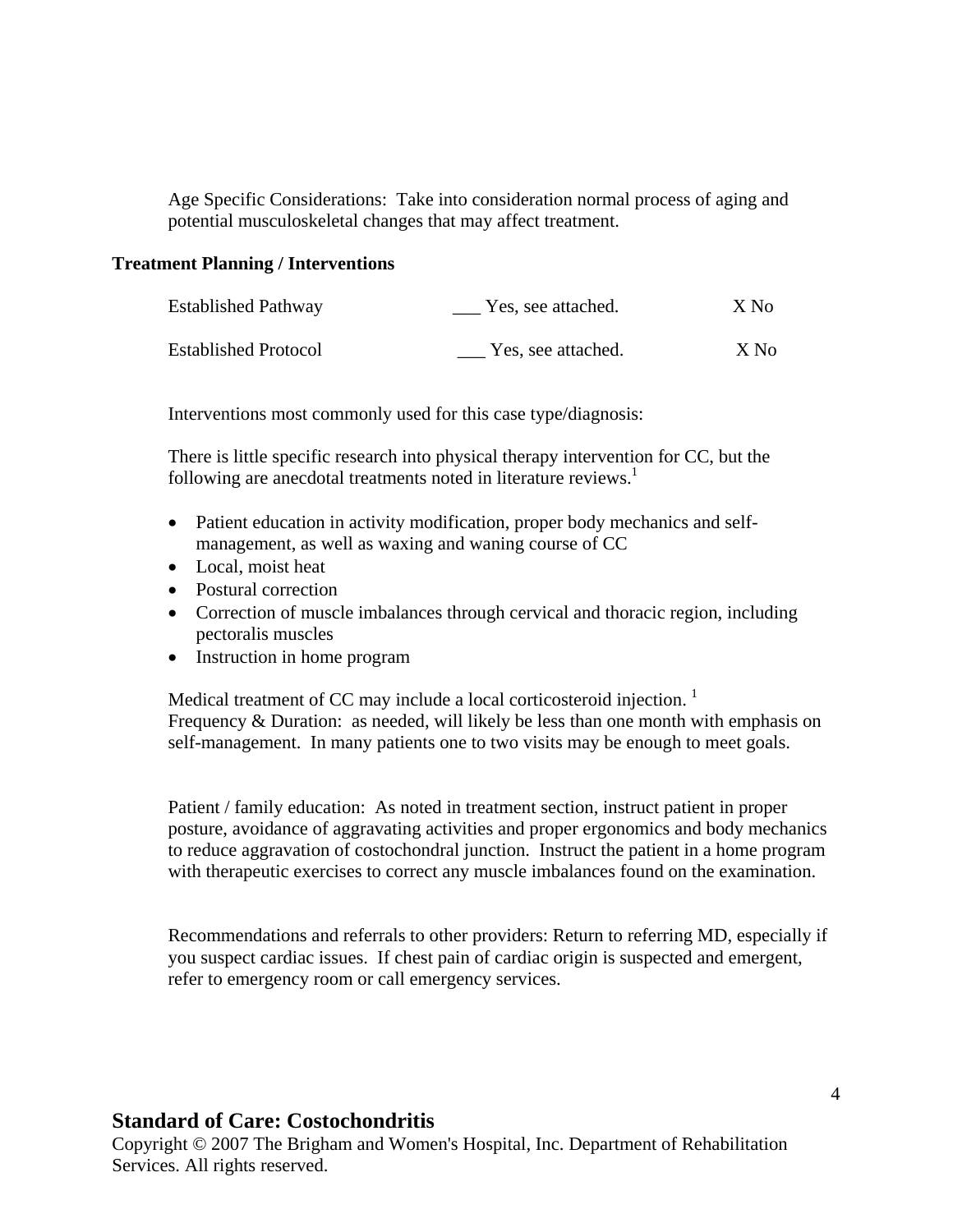#### **Re-evaluation / assessment**

Standard Time Frame: Re-evaluate every 30 days, or earlier if necessary.

Other Possible Triggers: change or worsening of symptoms, failure to respond to treatment or onset of cardiac chest pain.

#### **Discharge Planning**

Commonly expected outcomes at discharge: Patient will have met goals noted above with focus on self-management of symptoms through activity modification.

Transfer of Care: Return to referring MD if no improvement for further medical management. Patient may be referred to cardiologist if cardiac origin is suspected.

Patient's discharge instructions: Continue with home exercise program, postural correction, and self-management of pain. Follow up with MD if pain persists.

### **References**

1 Wolf E, Stern S. Costosternal Syndrome. Its frequency and importance in differential diagnosis of coronary heart disease. *Arch Intern Med* 1976; 136: 189-191.

2 Fam AG, Smythe H. Musculoskeletal chest wall pain*. Can Med Assoc J*. 1985; 133: 379-389.

3 Norkin P, Levangie. *Joint Structure and Function: A Comprehensive Analysis.* 2nd ed. Philadelphia, Pa: F.A. Davis Company; 1992.

4 Fam AG. Approach to musculoskeletal chest wall pain*. Primary Care*. 1988; 15 (4): 767-781.

5 Jones MP. Evaluation of non-cardiac chest Pain: toward a positive diagnosis," *Hospital Physician*. 2000;Apr: 54-69.

6 Chambers J, Bass C, Mayou R. Non-cardiac chest pain: assessment and management. *British Medical Journal*. 1999; 82 (6): 656-657.

7 Gregory PL, Biswas AC, Batt ME. Musculoskeletal problems of the chest wall in athletes. *Sports Medicine*. 2002; 32: 235-250.

8 Ikehira H, Kinjo M, Nagase y, Aoki, T, Ito H. Acute pan-costochondritis demonstrated by gallium scintigraphy. *The British Journal of Radiology.* 1999; 72: 210-211.

# **Standard of Care: Costochondritis**